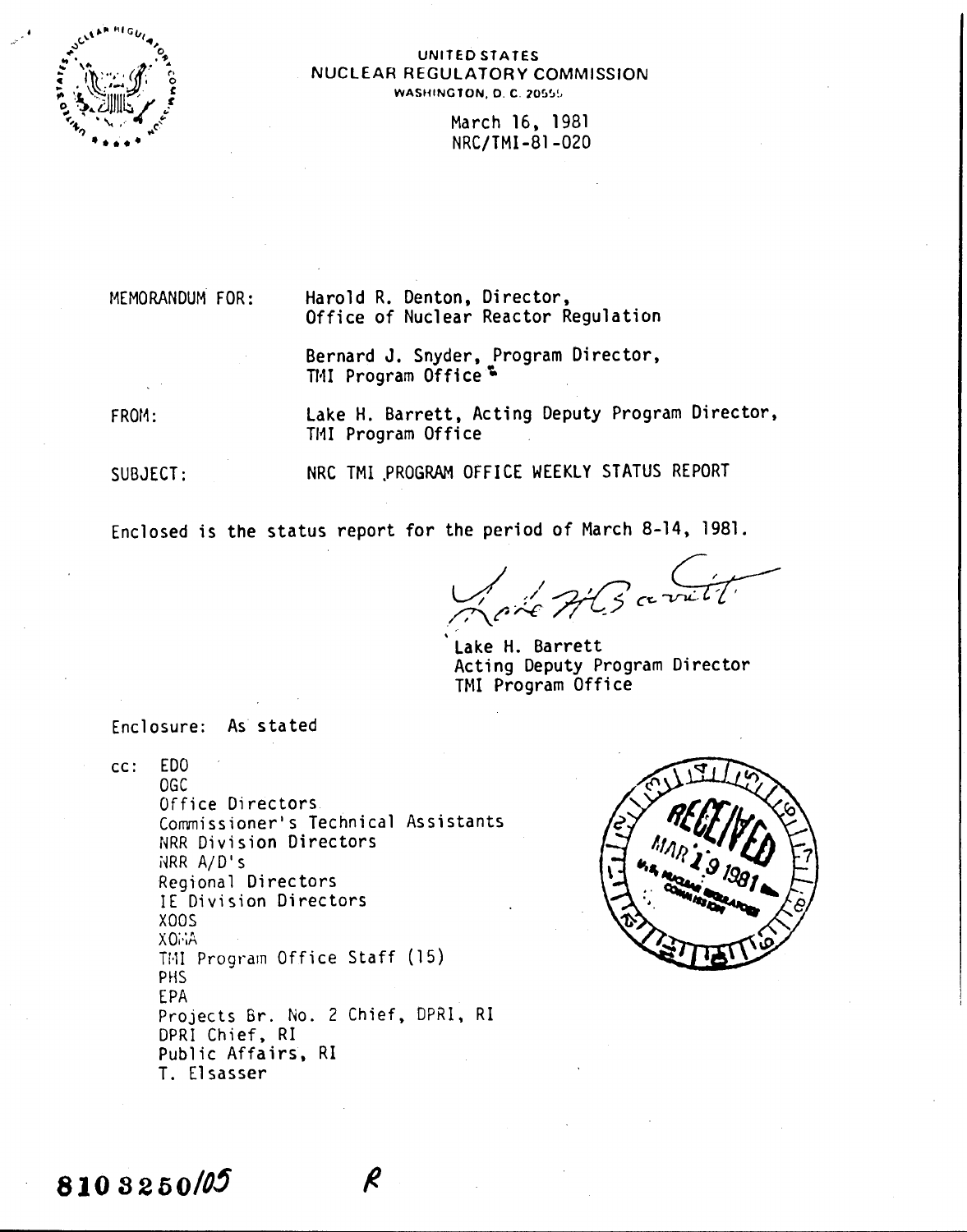## NRC TMI PROGRAM OFFICE WEEKLY STATUS REPORT

Week of March 8-14, 1981

#### Plant Status

Core Cooling Mode: Heat transfer from the reactor coolant system (RCS) loops to reactor building ambient.

Available Core Cooling Modes: Long-term cooling "B" (once through steam generator-B); decay heat removal systems.

RCS Pressure Control Mode: Standby Pressure Control (SPC) System.

Backup Pressure Control Mode: Mini Oe&y Heat Removal (MOHR) System.

Major Parameters (as of 0500, March 13, 1981) (approximate values) Average Incore Thermocouples: 120°F Maximum Incore Thermocouple: 150°F

RCS Loop Temperatures:

| Hot Leg                                                              | 116°F                            | 119°F                            |
|----------------------------------------------------------------------|----------------------------------|----------------------------------|
| $\begin{array}{c} \texttt{Co1d Leg (1)} \\ \texttt{(2)} \end{array}$ | $67^{\circ}$ F<br>$66^{\circ}$ F | $67^{\circ}$ F<br>$66^{\circ}$ F |

RCS Pressure: 99 psig

Reactor Building: Temperature: 61°F Water level: Elevation 290.6 ft. (8.1 ft. from floor) via penetration 401 manometer Pressure: -0.4 psig Concentration:  $1.15 \times 10^{-4}$  uCi/cc (Kr-85) (sample taken 3/9/81)

Effluent and Environmental (Radiological) Information

1. Liquid effluents from the TMI site released to the Susquehanna River after processing, were made within the regulatory limits and in accordance with HRC requirements and City of Lancaster Agreement dated February 27, 1980.

During the period March 6, 1981. through March 12, 1931. the effluents contained no detectable radioactivity at the discharge point although individual effluent sources which originated within Unit 2 contained minute amounts of activity. Calculations indicate that less than one millionth (0.000001) of a curie of cesium-137  $(CS-137)$  was discharged This represents less than  $0.00001\%$  of the permissable total liquid activity *<sup>c</sup>* specified in Technical Specifications for operational commercial reactors.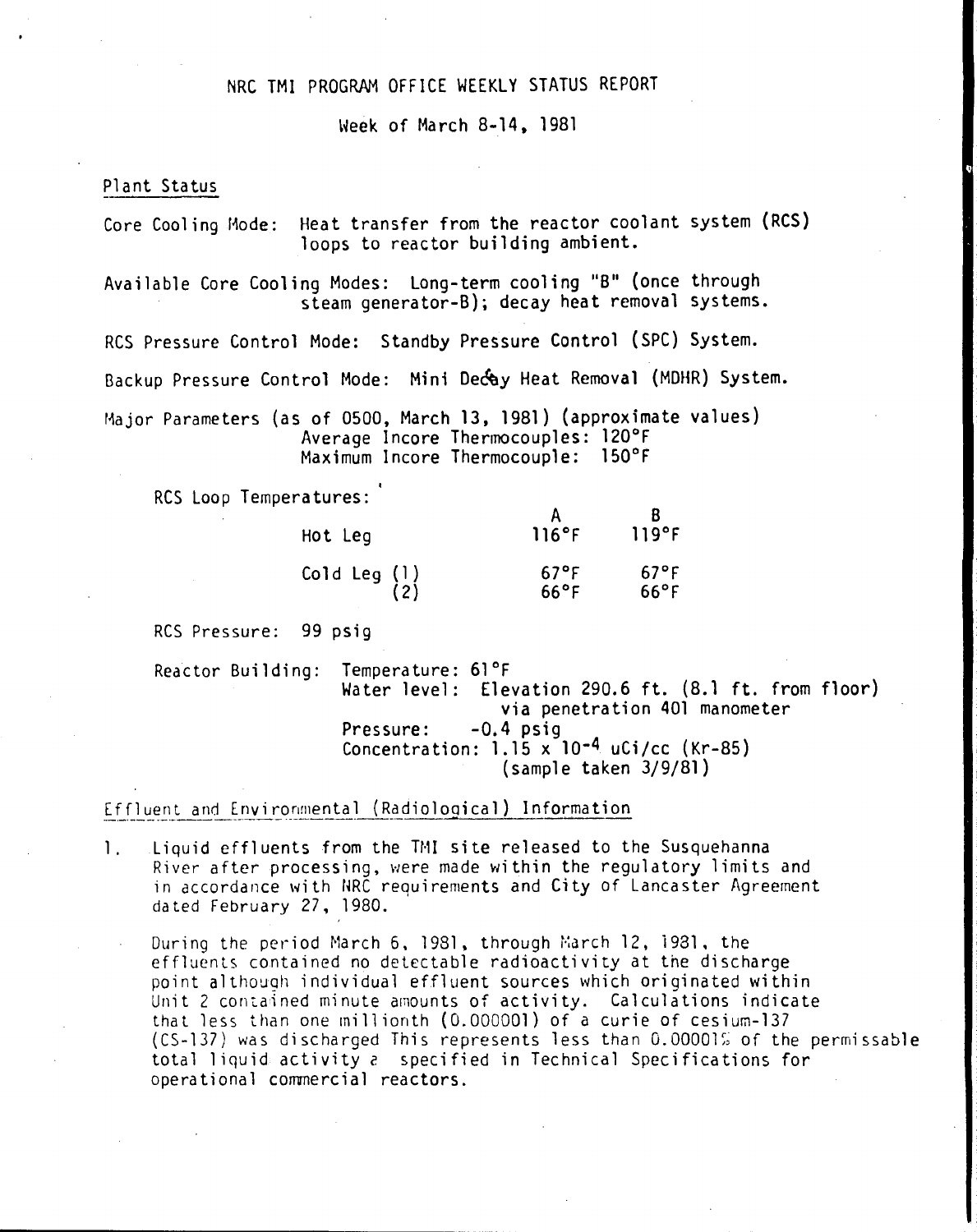- 2. EPA Environmental Data. Results from EPA monitoring of the environment around the 1Ml site were as follows:
	- $\overline{\phantom{a}}$ The EPA measured Krypton-8S (Kr-8S) concentrations (pCi/m3) at several environmental monitoring stations and reported the following results:

| Location                        |  | February 27 - March 6, 1981 |  |  |
|---------------------------------|--|-----------------------------|--|--|
|                                 |  | (pCi/m <sup>3</sup> )       |  |  |
| Bainbridge                      |  | 25                          |  |  |
| Goldsboro<br>Observation Center |  | 22<br>24                    |  |  |
| Middletown                      |  | 32                          |  |  |

All of the above levels of Kr-85 are considered to be background levels.

- $-1$ No radiation above normally occurring background levels was detected in any of the samples collected from the EPA's air and gamma rate networks during the period from March 2, 1981, through March 12, 1981.
- 3. NRC Environmental Data. Results from NRC monitoring of the environment around the TMI site were as follows:
	- The following are the NRC air sample analytical results for the onsite continuous air sampler:

| Sample | Period                                                                                                                                                                                                                                                                                           | $I-131$ $Cs-137$<br>$(uCi/cc)'$ $(uCi/cc)$                                                                                                                                                                                                                                                                                         |  |  |
|--------|--------------------------------------------------------------------------------------------------------------------------------------------------------------------------------------------------------------------------------------------------------------------------------------------------|------------------------------------------------------------------------------------------------------------------------------------------------------------------------------------------------------------------------------------------------------------------------------------------------------------------------------------|--|--|
| HP-258 | March 4, 1981 - March 11, 1981                                                                                                                                                                                                                                                                   | $\langle 8.3 \t{E} - 14 \t{8.3 E} - 14 \t{8.4 E} \cdot 14 \t{8.6 E} \cdot 14 \t{8.6 E} \cdot 14 \t{8.6 E} \cdot 14 \t{8.6 E} \cdot 14 \t{8.6 E} \cdot 14 \t{8.6 E} \cdot 14 \t{8.6 E} \cdot 14 \t{8.6 E} \cdot 14 \t{8.6 E} \cdot 14 \t{8.6 E} \cdot 14 \t{8.6 E} \cdot 14 \t{8.6 E} \cdot 14 \t{8.6 E} \cdot 14 \t{8.6 E} \cdot $ |  |  |
|        | $\mathbf{A}$ and $\mathbf{A}$ and $\mathbf{A}$ and $\mathbf{A}$ are $\mathbf{A}$ and $\mathbf{A}$ and $\mathbf{A}$ are $\mathbf{A}$ and $\mathbf{A}$ are $\mathbf{A}$ and $\mathbf{A}$ are $\mathbf{A}$ and $\mathbf{A}$ are $\mathbf{A}$ and $\mathbf{A}$ are $\mathbf{A}$ and $\mathbf{A}$ are |                                                                                                                                                                                                                                                                                                                                    |  |  |

4. Licensee Radioactive Material and Radwaste Shipments. The following shipments were made:

On Monday, March 9, 1981, a 40 ml Unit 2 reactor coolant sample was sent to Babcock and Wilcox (B&W), Lynchburg, Virginia.

 $-$ On Wednesday, March 11, 1981, a shielded drum containing assorted materials; e.g., nylon rope, signs, telephone, etc., from the Unit 2 Reactor Building was sent to EG&G, Idaho Falls. Idaho.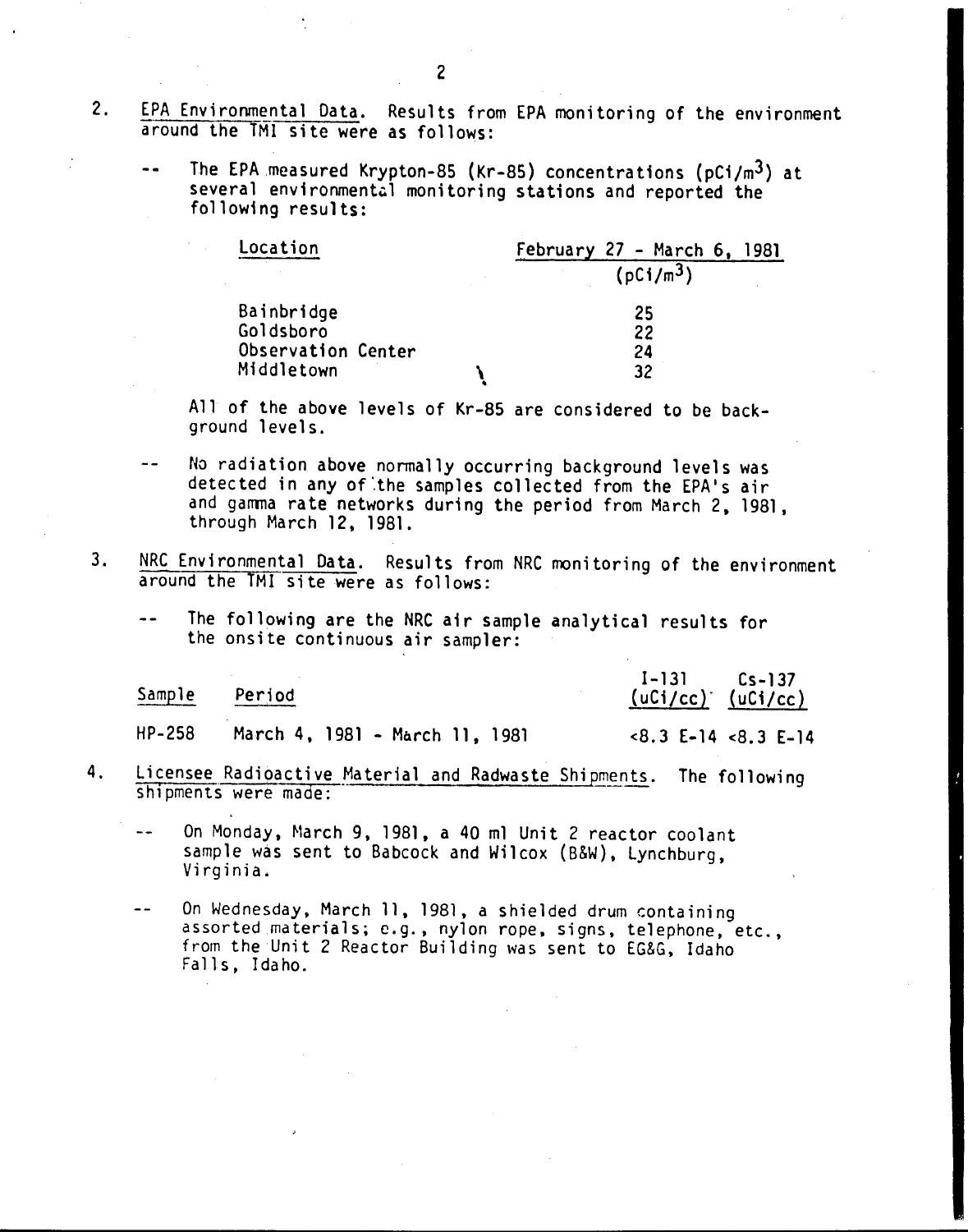Maior Events

- 1. Reactor Building Entry. The seventh reactor building entry is<br>1. Reactor Building Entry. The seventh reactor building entry is currently scheduled for March 17. 1981. and March 19, 1981. The major item scheduled for the entry is obtaining a sample of sump water after the water has passed through a zeolite resin column.
- Contaminated Building Expansion Joint. The licensee has taken Contaminated Building Expansion Joint. The Titenset May below.<br>Several water-level readings since the installation of the water-2. Several water-level readings since the installation of the control<br>level monitor in the expansion joint in the basement of the control building.

The readings indicate that the water level is approximately 9 inches below the basement floor (281 ft. elevation), with a slight daily variation that, to date, does not show any trend.

3. Contaminated Rodent Feces in the Unit 2 Control and Service Building. The licensee issued a press release on February 27, 1981, concerning the identification of contaminated rodent feces discovered during routine surveys of the Unit 2 Control and Service Building.

To date no rodents have been trapped. Rodent feces, however, have been found which are contaminated with small amounts of cesium-137 (less than one microcurie. one one-millionth of a curie). The licensee called in an exterminator and poison and traps are in place. The contamination appears localized to small portions of the licensee's protected area.

On March 10, 1981, the licensee discovered small amounts of contamination and rodent feces outside of the missile door (inside the protected area). This area had been contaminated during the accident arid accessible areas have since been decontaminated. An analysis of top soil taken from the area on March 10, 1981, indicated small amounts of cesium cor. mination (approximately 10-4 uCi/gm Cs-137). Analysis of a water sample from the area, after a recent rain, showed Cs-137 in tract amounts of 2.1 E-7 microcurie per milliliter. There was no evidence that contamination was being spread outside beyond the vicinity of the missile door. It is not clear at this time as to the source of this contamination. It is possible that mice may have tracked the contamination to outside the missle door. It is also possible that recent heavy rains may have washed the contamination out from inaccessible areas that were not decontaminated after the accident.

4. Attached to this week's Status Report are copies of correspondence transmitted by the Citizens Advisory Panel. which was established last fall to provide advice to the Commission on cleanup activities at TMI Unit 2.

"